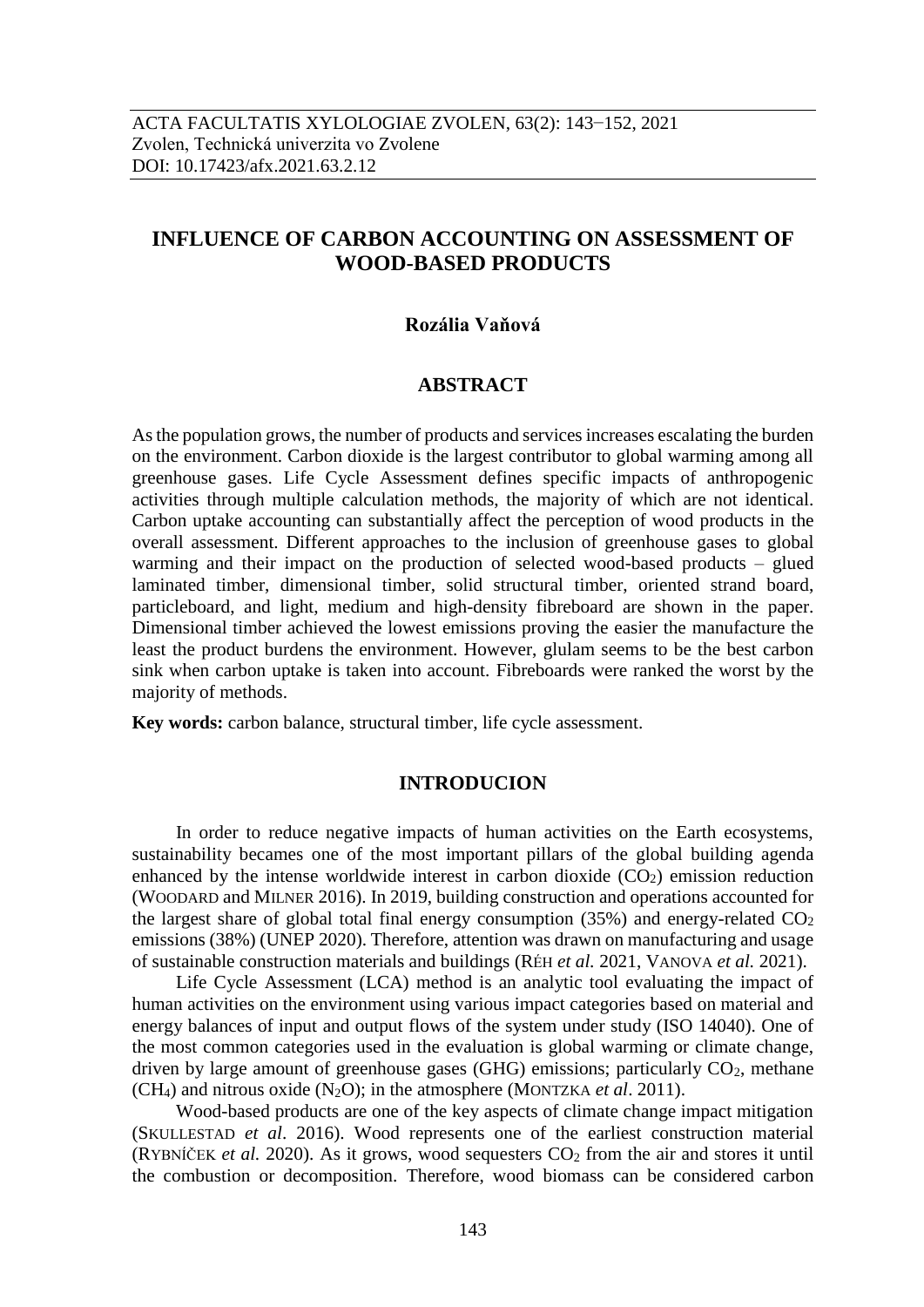neutral over time (COWIE *et al*. 2019, PAROBEK *et al*. 2019). However, the perception of wood from the environmental point of view remains inconsistent.

Two types of carbon sources exist – fossil and biogenic. Fossil carbon emissions comprise vast amount of substances of which  $CO<sub>2</sub>$  is the most represented. Transport and fossil-based electricity and heat production contribute to majority of global  $CO<sub>2</sub>$  emissions. Efforts are currently being made to reduce fossil fuels and increase the share of renewable energy sources (PARASCHIV and PARASCHIV 2020).

The treatment of biogenic carbon emissions and removals is a challenging issue in environmental assessment (BRANDÃO *et al*. 2013, LEVASSEUR *et al*. 2012). Biogenic carbon can be stocked in biological matter and soil. Wood represents a natural source of CO2. Thanks to photosynthesis, it is possible to remove carbon in the air by its incorporating into the organic matter. However, combustion of biomass forms the main source of biogenic CO<sup>2</sup> (RODIN *et al*. 2020). Therefore, extending the service life of wood-based products is one of strategies to improve resource efficiency (CARUS and DAMMER 2018). This can be done through incorporating circular economy practises, e.g. recycling of waste wood. Though, allocation of burdens and benefits of recycling materials throughout their sequence of applications is rather unclear as a consequence of shifting from one life cycle stage to another (DJURIC ILIC *et al*. 2018).

In most LCA studies the related climate change effect is not taken into account: biogenic CO<sub>2</sub> is either not considered or biogenic CO<sub>2</sub> emissions are assumed to balance out carbon uptake during biomass growth. Emission and removal of biogenic  $CO<sub>2</sub>$  in wood biomass usually occur at different points in time. Uneven approaches to carbon life cycle assessment complicate the expression of related global warming and climate change (GARCIA *et al.* 2020). As a consequence, wood-based products or even whole buildings are considered more or less environmentally beneficial (HOSSAIN and POON 2018, HÄFLIGER *et al*. 2017, PIEROBON *et al*. 2019, SAADE *et al*. 2020, ZIEGER *et al*. 2020).

The choice of calculation method can affect the overall assessment due to different scores of substances (SAFARI and AZARIJAFARI 2021, SARTORI *et al*. 2021). This study compares production burdens of selected wood products by different GHG emissions calculation methods in order to distinguish between carbon captures and emissions that consequently affect overall environmental impact of these products.

### **MATERIALS AND METHOD**

For the assessment purposes, 8 wood-based products were chosen (Table 1). LCA methodology was applied considering the cradle-to-gate assessment (ISO 14044). Hence, all operations from resource extraction to the factory gate were accounted. Data were taken from an international Life Cycle Inventory (LCI) database (WERNET *et al*. 2016) covering average global production activities extrapolated from existing regional datasets. Global datasets reflect the global average based on international data. The composition and share of specific datasets on the overall product database as well as other specific information is described in Table 1.

Functional unit was set to 1  $m<sup>3</sup>$  of a particular product. Analysis was carried out by SimaPro software, version 9.1.1.1 (PRÉ CONSULTANTS 2016). Products were assessed due to global warming potential (GWP) by several calculation methods – CML-IA (GUINÉE 2002), EDIP (HAUSCHILD and POTTING 2003), Environmental Footprint (EF) (FAZIO *et al*. 2018), EPD (EPD INTERNATIONAL AB 2019), ILCD (JOINT RESEARCH CENTRE 2010), IMPACT 2002+ (JOLLIET *et al*. 2003), ReCiPe (HUIJBREGTS *et al*. 2017), BEES (LIPPIATT 2007), TRACI (BARE 2011) and IPCC (INTERNATIONAL PANEL ON CLIMATE CHANGE 2014).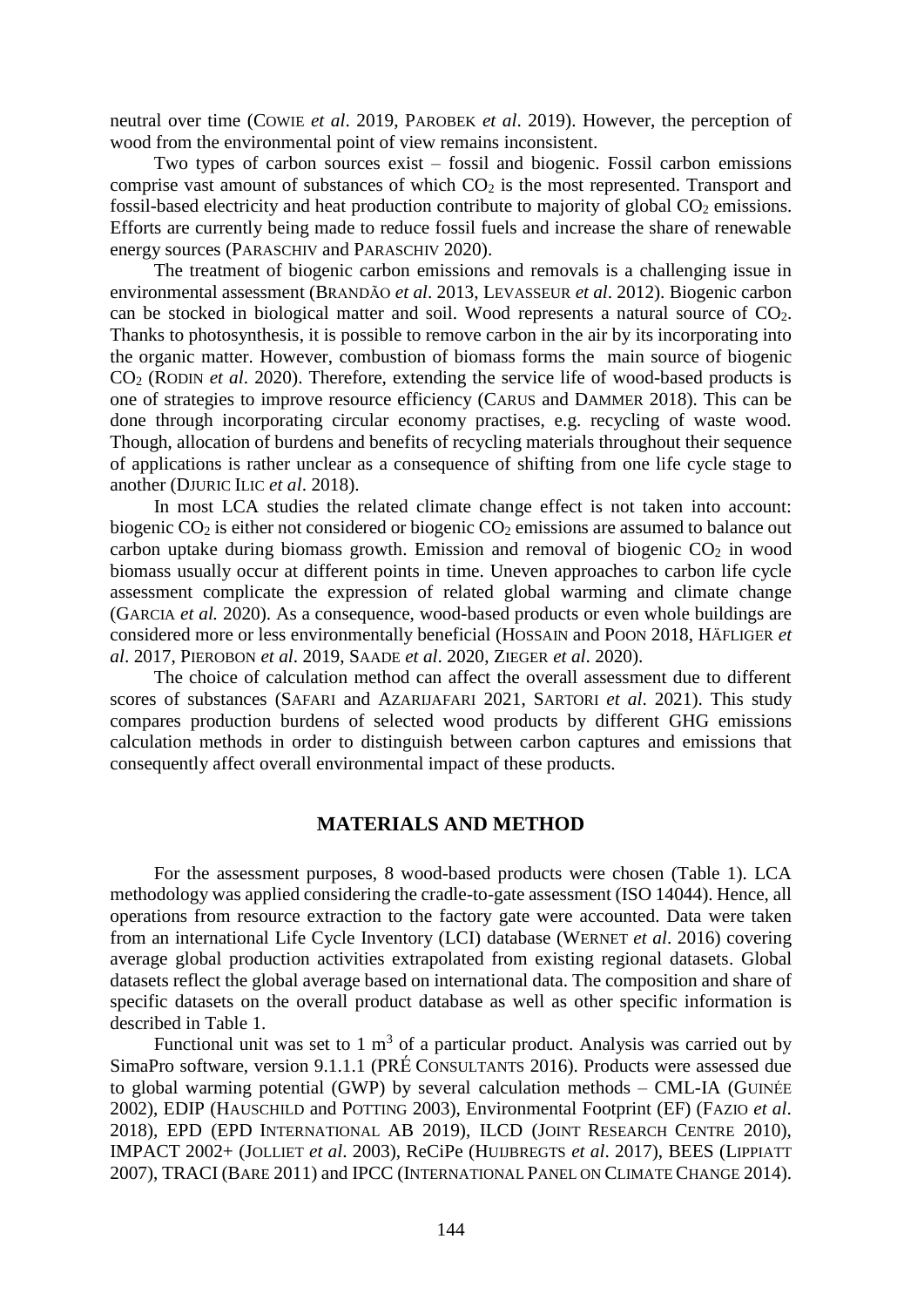All these methods are part of the SimaPro software and serve to identify specific environmental impacts. Each calculation method transforms input and output material and energy flows within the system under study into the GWP impact of GHG emissions expressed as carbon dioxide equivalent  $(CO<sub>2</sub> eq)$ . The calculation methods use different characterization factors for GHG emissions to compute the GWP impact of a product.

**Tab. 1 Selected wood-based products specification. RoW – rest of the world, GB – Great Britain, EwS – Europe without Switzerland, PF – phenolic resin, UF – urea formaldehyde resin, PMDI – polymeric methylene diphenyl diisocyanate, VWE – virgin wood (eucalyptus species), WP – wet process, WDP – wet and dry processes.**

| <b>Product</b>                 | <b>Density</b>           | Geographic<br>area of a<br>dataset | Share of a<br>dataset on<br>the overall<br>database | <b>Used resin</b> | Other<br>specific<br>data    |
|--------------------------------|--------------------------|------------------------------------|-----------------------------------------------------|-------------------|------------------------------|
| Glued Laminated Timber for     | 625 kg/ $m^3$            | Canada                             | 0.003                                               | PF                | Kiln dried                   |
| indoor use (Glulam)            |                          | Europe                             | 0.671                                               | UF                | Air dried                    |
|                                |                          | <b>RoW</b>                         | 0.326                                               |                   |                              |
| Solid Structural Timber (SST)  | 625 kg/ $m^3$            | Europe                             | 1                                                   | UF                | Air dried                    |
| Dimensional Timber (DT)        | 475 $\text{kg/m}^3$      | Canada                             | 0.036                                               | none              | Air dried                    |
|                                |                          |                                    | 0.001                                               |                   | Kiln dried                   |
|                                |                          | Switzerland                        | 0.004                                               |                   | Air dried                    |
|                                |                          | RoW                                | 0.923                                               |                   | Air dried                    |
|                                |                          |                                    | 0.035                                               |                   | Kiln dried                   |
| Oriented Strand Board (OSB)    | 640 kg/ $m3$             | Canada                             | 0.001                                               | PF                |                              |
|                                |                          | Europe                             | 0.382                                               | <b>PMDI</b>       |                              |
|                                |                          | <b>RoW</b>                         | 0.617                                               |                   |                              |
| Particle Board (PB)            | 650 kg/ $\overline{m^3}$ | <b>GB</b>                          | 0.035                                               | UF                | <b>VWE</b>                   |
|                                |                          | Europe                             | 0.298                                               |                   |                              |
|                                |                          | <b>RoW</b>                         | 0.352                                               |                   |                              |
|                                |                          |                                    | 0.316                                               |                   | <b>VWE</b>                   |
| Fibreboard<br>High<br>Density  | 920 kg/ $m^3$            | Europe                             | 0.295                                               | PF                | <b>WP</b>                    |
| (HDF)                          |                          | RoW                                | 0.705                                               |                   |                              |
| Medium Density<br>Fibreboard   | 750 kg/ $m^3$            | Europe                             | 0.135                                               | <b>MEF</b>        | $\qquad \qquad \blacksquare$ |
| (MDF)                          |                          | <b>RoW</b>                         | 0.865                                               |                   |                              |
| Fibreboard<br>Light<br>Density | $200 \text{ kg/m}^3$     | Canada                             | 0.004                                               | <b>PUR</b>        | <b>WDP</b>                   |
| (LDF)                          |                          | EwS                                | 0.280                                               |                   |                              |
|                                |                          | <b>RoW</b>                         | 0.682                                               |                   |                              |
|                                |                          | Switzerland                        | 0.034                                               |                   | <b>WP</b>                    |

# **RESULTS**

The amount of GHG emissions produced in the manufacturing stage of selected products were compared by 12 calculation methods (Table 2). CML-IA and EPD methods had the same basis resulting in equal GHG amounts; as well as EDIP and TRACI calculation methods. ILCD and IPCC including  $CO<sub>2</sub>$  uptake were the only methods concerning  $CO<sub>2</sub>$  in the air as a raw material stored in biological matter, thus  $CO<sub>2</sub>$  values were negative indicating carbon removal. Slight discrepancies in the results between selected methods were caused by different inclusion of some emissions into the air, especially fossil ones.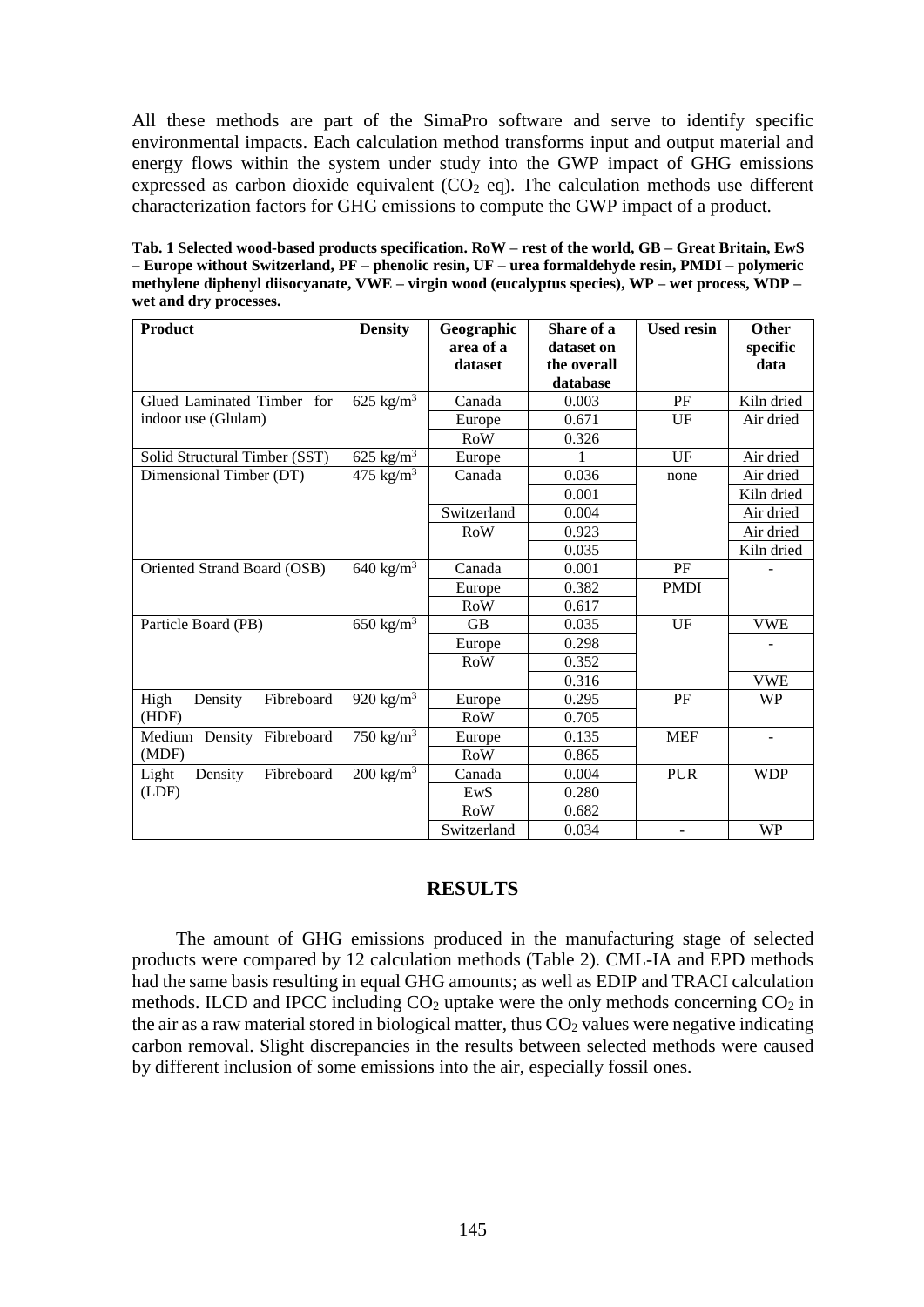| <b>Method</b>       | Glulam     | <b>SST</b> | DT         | <b>OSB</b> | <b>PB</b> | <b>HDF</b> | <b>MDF</b> | LDF   |
|---------------------|------------|------------|------------|------------|-----------|------------|------------|-------|
| <b>CML-IA</b>       | 235.78     | 180.76     | 67.87      | 376.00     | 365.09    | 1163.15    | 761.90     | 87.80 |
| <b>EDIP</b>         | 234.93     | 180.37     | 67.66      | 376.69     | 361.42    | 1152.98    | 757.06     | 87.42 |
| EF                  | 241.40     | 184.75     | 69.36      | 389.83     | 375.75    | 1198.10    | 781.96     | 89.69 |
| <b>EPD</b>          | 235.78     | 180.76     | 67.87      | 376.00     | 365.09    | 1163.15    | 761.90     | 87.80 |
| <b>ILCD</b>         | $-1341.70$ | $-1199.10$ | $-1186.27$ | $-837.24$  | $-642.98$ | $-249.60$  | 340.51     | 0.96  |
| <b>IMPACT 2002+</b> | 227.36     | 175.32     | 66.44      | 351.39     | 343.74    | 1100.59    | 727.72     | 84.72 |
| <b>ReCiPe</b>       | 239.85     | 183.44     | 68.74      | 386.66     | 373.87    | 1190.92    | 778.06     | 89.23 |
| <b>BEES</b>         | 233.43     | 179.28     | 67.35      | 373.96     | 358.54    | 1143.93    | 751.90     | 86.87 |
| <b>TRACI</b>        | 234.93     | 180.37     | 67.66      | 376.69     | 361.42    | 1152.98    | 757.06     | 87.42 |
| <b>IPCC</b> 100a    | 236.76     | 181.34     | 68.10      | 378.16     | 366.98    | 1170.04    | 766.41     | 88.14 |
| <b>IPCC 20a</b>     | 260.65     | 196.08     | 73.37      | 427.02     | 427.32    | 1355.77    | 869.66     | 96.90 |
| <b>IPCC</b> uptake  | $-1339.89$ | $-1198.15$ | $-1185.83$ | $-835.82$  | $-637.55$ | $-232.62$  | 349.73     | 1.66  |

**Tab. 2 LCI results of selected wood-based products (kg CO<sup>2</sup> eq; a - years); functional unit – 1 m<sup>3</sup> .**

To clarify the different approach of carbon accounting specific carbon emissions and captures were listed (Table 3). Almost all methods used similar pattern in carbon accounting each based on fossil carbon emissions and emissions from land transformation. Carbon storage in soil was also present except for ILCD method where it was replaced by  $CO<sub>2</sub>$  uptake from the air and supplemented by biogenic carbon emissions and emissions from peat oxidation. IPCC uptake method contained all carbon emissions and removals mentioned except for the last one.

**Tab. 3 Carbon accounting in particular calculation methods (the value represents the contribution to climate change; negative sign refers to removal); LT – Land Transformation, PO – Peat Oxidation.**

| <b>Method</b>       | <b>Carbon emissions and removals</b> |           |          |                 |               |          |
|---------------------|--------------------------------------|-----------|----------|-----------------|---------------|----------|
|                     | Fossil                               | <b>LT</b> | Soil     | <b>Biogenic</b> | <b>Uptake</b> | PO       |
| <b>CML-IA</b>       |                                      |           | $-1$     | $\Omega$        |               | 0        |
| <b>EDIP</b>         |                                      |           | $-1$     | 0               | 0             |          |
| EF                  |                                      |           | -1       | 0               | 0             | 0        |
| <b>EPD</b>          |                                      |           | $-1$     | 0               | 0             | 0        |
| <b>ILCD</b>         |                                      |           | $\Omega$ |                 | -1            |          |
| <b>IMPACT 2002+</b> |                                      |           | $-1$     | 0               | 0             | 0        |
| <b>ReCiPe</b>       |                                      |           | $-1$     | 0               |               |          |
| <b>BEES</b>         |                                      |           | $-1$     | 0               | 0             | $\Omega$ |
| <b>TRACI</b>        |                                      |           | $-1$     | 0               | 0             | 0        |
| <b>IPCC 100a</b>    |                                      |           | $-1$     | 0               | 0             | 0        |
| <b>IPCC 20a</b>     |                                      |           | $-1$     | 0               | 0             | 0        |
| <b>IPCC</b> uptake  |                                      |           | - 1      |                 | -1            | 0        |

Table 4 shows the distribution of  $CO<sub>2</sub>$  emissions and removals according to IPCC uptake method. Obviously, sequestrated carbon played a substantial role in the overall assessment. Emissions from land transformation were negligible. Fossil carbon emissions replicate CO2 emissions in methods non-considering carbon uptake reflecting mainly emissions associated with transport and fossil-based heat and electricity. Biogenic carbon emissions came from wood incineration within the particular life cycle. Fossil and biogenic carbon emissions were similar in most cases.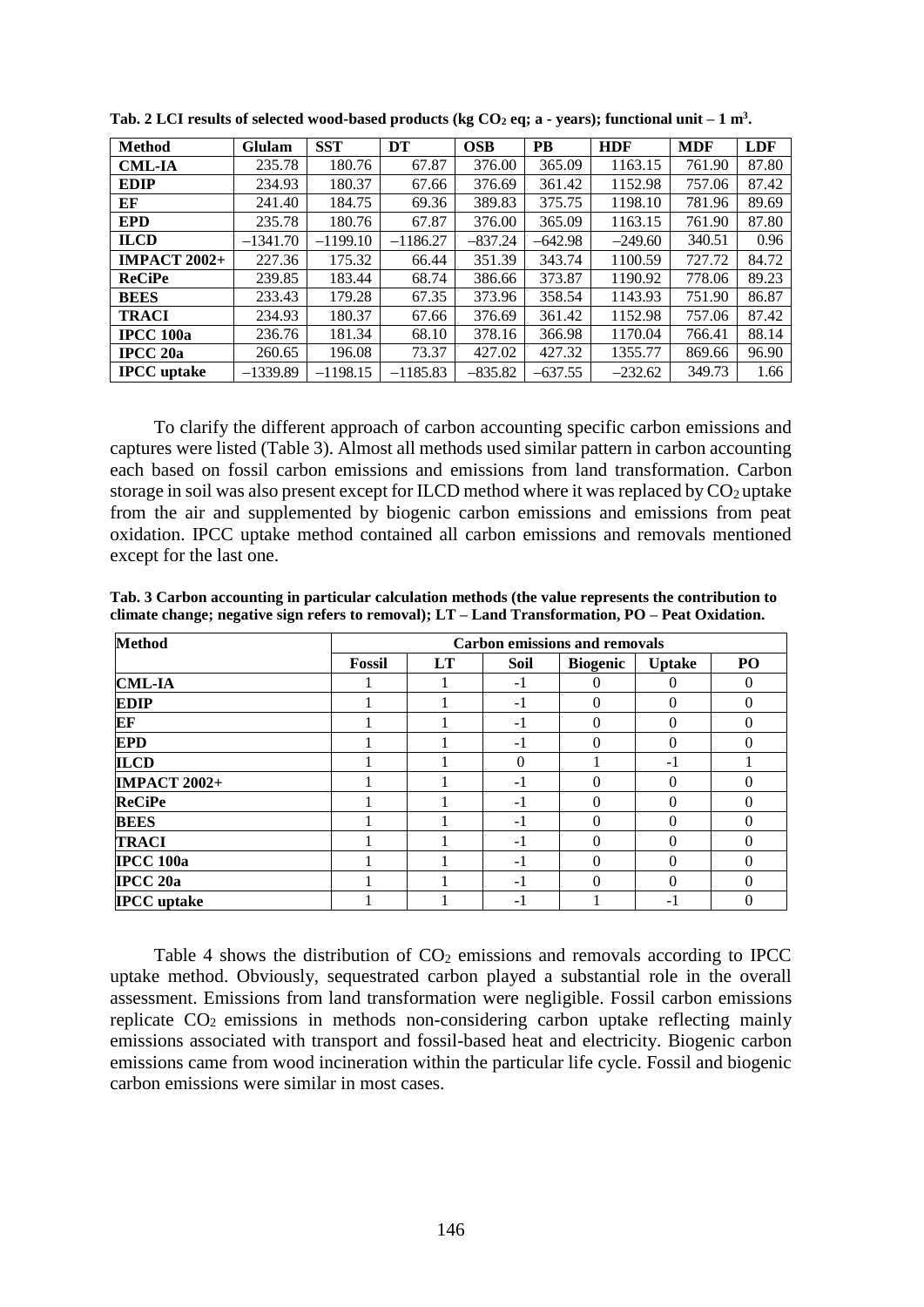| <b>Impact category</b> | <b>Carbon emissions and removals</b> |                 |               |       |              |  |
|------------------------|--------------------------------------|-----------------|---------------|-------|--------------|--|
|                        | Fossil                               | <b>Biogenic</b> | <b>Uptake</b> | LT    | <b>Total</b> |  |
| <b>Glulam</b>          | 234.62                               | 330.97          | $-1906.50$    | 1.02  | $-1339.89$   |  |
| <b>SST</b>             | 179.33                               | 335.14          | $-1713.57$    | 0.95  | $-1198.15$   |  |
| DT                     | 67.51                                | 4.53            | $-1258.36$    | 0.48  | $-1185.83$   |  |
| <b>OSB</b>             | 376.35                               | 374.75          | $-1587.96$    | 1.04  | $-835.82$    |  |
| <b>PB</b>              | 357.22                               | 394.01          | $-1389.83$    | 1.06  | $-637.55$    |  |
| <b>HDF</b>             | 1137.78                              | 553.40          | $-1940.37$    | 16.57 | $-232.62$    |  |
| <b>MDF</b>             | 762.89                               | 544.11          | $-958.69$     | 1.43  | 349.73       |  |
| <b>LDF</b>             | 86.94                                | 152.09          | $-237.94$     | 0.57  | 1.66         |  |

**Tab. 4 Assessment of selected wood-based products using IPCC including CO<sup>2</sup> uptake method (emissions to soil were assigned to fossil carbon); functional unit – 1 m<sup>3</sup> .**

In order to determine the magnitude of the products impact two methods were selected – IPCC uptake and CML-IA – representing the inclusion and non-inclusion of carbon uptake (Table 5). In the first case, glulam was found the most beneficial product followed by SST and simple dimensional timber. During production of LDF and MDF fossil carbon prevailed which led to positive signs indicating environmental burden. The second approach rejecting carbon uptake considered DT as a product with the lowest impact on climate change. As the worst wood-based alternative HDF was shown. The sequence has changed for almost all products except PB that stayed at the 5<sup>th</sup> rank in both cases.

**Tab. 5 Ranking of selected wood-based products according to different carbon accounting (products**  were sorted from the most beneficial to the most burdensome); functional unit  $-1$  m<sup>3</sup>.

| Rank |            | <b>IPCC</b> uptake |            | <b>CML-IA</b> |
|------|------------|--------------------|------------|---------------|
|      | Glulam     | $-1339.89$         | DT         | 67.87         |
|      | <b>SST</b> | $-1198.15$         | LDF        | 87.80         |
|      | DT         | $-1185.83$         | <b>SST</b> | 180.76        |
|      | OSB        | $-835.82$          | Glulam     | 235.78        |
|      | <b>PB</b>  | $-637.55$          | <b>PB</b>  | 365.09        |
|      | <b>HDF</b> | $-232.62$          | <b>OSB</b> | 376.00        |
|      | <b>LDF</b> | 1.66               | <b>MDF</b> | 761.90        |
|      | <b>MDF</b> | 349.73             | <b>HDF</b> | 1163.15       |

So far, the calculations have considered the environmental load of  $1 \text{ m}^3$  of the product. As the density of the selected products varied mass allocation was performed (Fig. 1). With decreasing amounts of wood per unit weight, the content of sequestrated carbon declined leading to dominance of  $CO<sub>2</sub>$  emissions into the air. According to the IPCC uptake method DT was the most environmentally beneficial product. On the other hand, MDF was found the worst.

Pursuant to the CML-IA results highest emissions reported HDF followed by MDF. These products had the highest densities; thus they should act environmentally beneficial in terms of carbon uptake. As this is not the case, they will be considered below.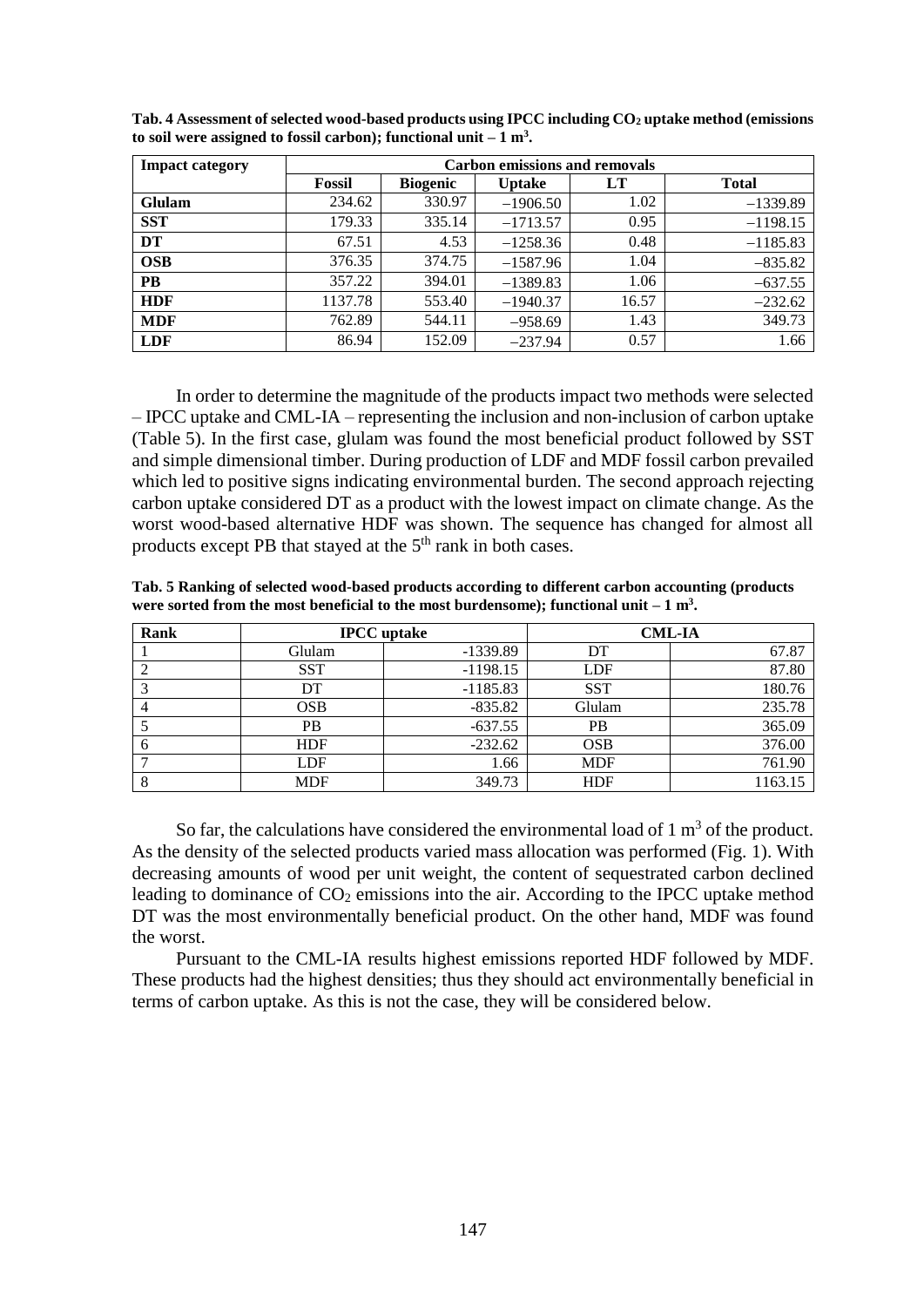

**Fig. 1 GWP per 1 kg of a particular wood-based product (total weight of CO<sup>2</sup> eq).**

Comparison of IPCC uptake and CML-IA methods recorded the highest difference in  $CO<sub>2</sub>$  emissions by dimensional timber reaching 2.64 kg  $CO<sub>2</sub>$  eq/kg of product. Therefore, DT remained considered the most unstable product in terms of GWP due to different carbon accounting. However, DT was ranked the best according to both methods.

In order to justify diverse amounts  $CO<sub>2</sub>$  emissions from production, glulam, DT, HDF and MDF were chosen for a deeper evaluation of fossil emissions according to the IPCC uptake method (Fig. 2).



**Fig. 2 Fossil carbon emission contribution per 1 m<sup>3</sup> ; a – Glulam, b – DT, c – HDF, d – MDF; IPCC uptake method**.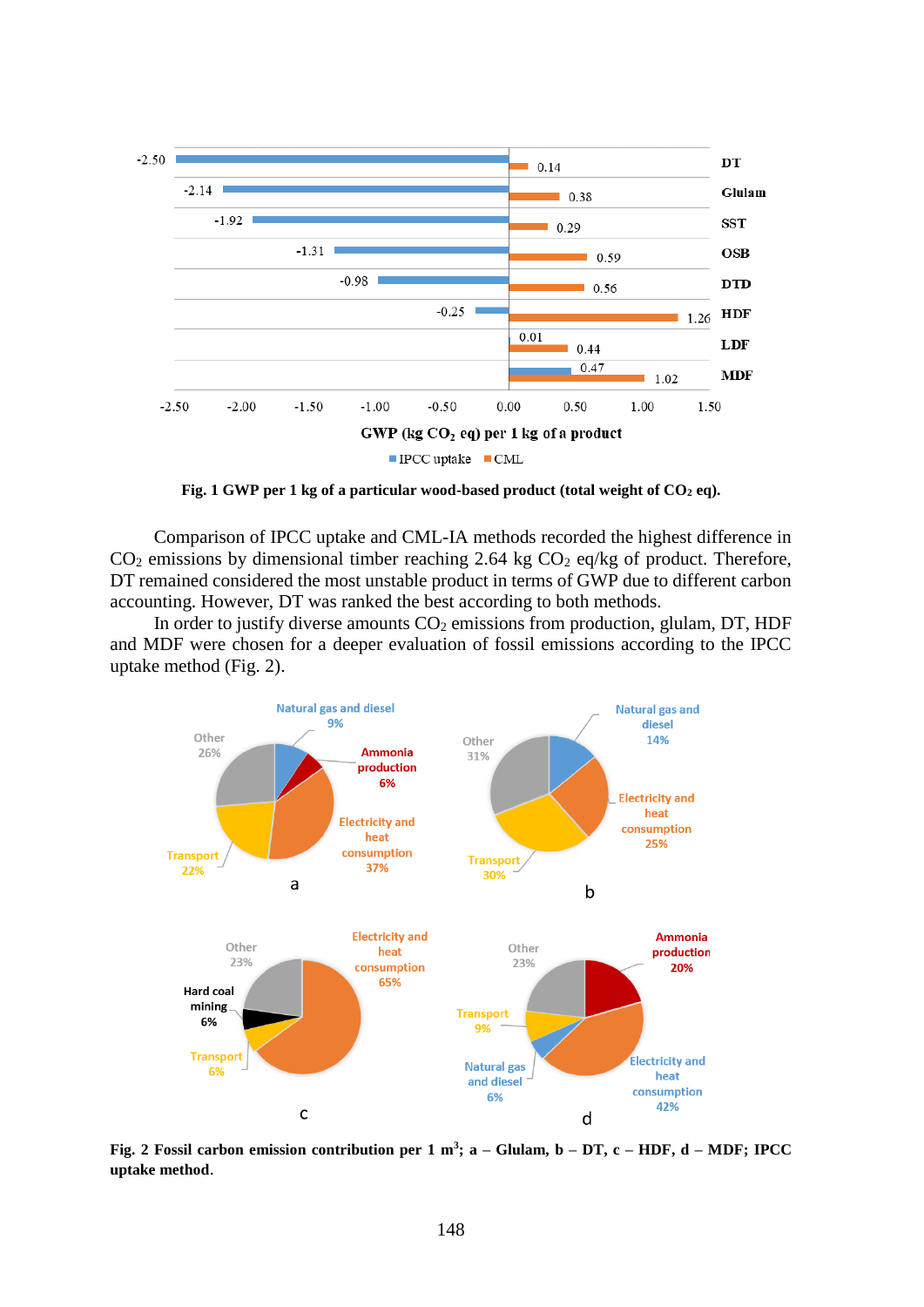Dimensional timber production was technologically undemanding, corresponding to proportional distribution of fossil carbon emissions. Electricity and heat consumption took one fourth of overall emissions. Natural gas and diesel were bound to internal transport and associated processes. Transport referred to distances necessary for materials import. High share of other fossil-based emissions suggested numerous minor processes incorporated.

MDF was ranked the worst by IPCC uptake method and the second worst by CML-IA method. Notably, 42% of the fossil carbon emissions were bound to energy consumption. Moreover, one fifth of the emissions created within the MDF production was directly linked to ammonia manufacture as an essential element of urea-formaldehyde adhesives. Only 6% and 9% were connected with natural gas and diesel; and transport, respectively.

Most of the glulam production emissions (37%) were related to energy consumption, 22% were due to transport and about a quarter were associated to other minor processes. Ammonia production accounted for 6% of total fossil emissions.

Fossil emissions from HDF production were the highest within all products, reaching 1137.78 kg  $CO_2$  eq/m<sup>3</sup> HDF and 1.26 kg  $CO_2$  eq/kg HDF. Up to 65% of these emissions accounted for energy consumption. Notably, 6% was caused by hard coal mining operations.

# **DISCUSSION**

Product databases used for the analysis contained average data from all over the world, designed according to average production technologies and transport distances. So, they could be used for any geographical region. Specific production in specific areas might, therefore, report different values more or less burdensome than the stated GWP.

CO<sup>2</sup> uptake included all inputs within the scope of product manufacturing. Higher amounts of carbon also indicated wood losses during processing. Moreover, the choice of a calculation method affected dimensional timber as the simplest material the most. The higher the difference was, the higher the inaccuracies could have risen if the product was subsequently evaluated as a part of another system, for example wood-based building. This is the reason why negative emission results could occur according to (MONOKOVA and VILCEKOVA 2019). At the same time, this points out that simple production technology is less harmful to the environment than the production of complicated products containing several raw materials.

Fossil emissions were largely influenced by the energy mix used (PARASCHIV and PARASCHIV 2020). That was evident predominantly in HDF production. Also, adhesives created a significant burden on the environment, particularly in the case of MDF manufacture, due to ammonia production by steam reforming.

For both, bulk and mass allocation, results indicated the production of HDF to cause the greatest burden in terms of the highest fossil carbon emissions, in general. Carbon uptake caused negative carbon emissions and placed HDF two rank higher, leaving LDF and MDF behind.

According to the IPCC uptake method, dimensional timber was the most environmentally beneficial product when mass allocation was applied. Bulk allocation reported glulam the best option.

With decreasing amounts of wood per unit weight, the content of sequestrated carbon declined leading to dominance of  $CO<sub>2</sub>$  emissions into the air. Insufficient identification of carbon emissions and removals treating during calculation could lead to discrepancies. A comparison of the individual studies should be therefore avoided.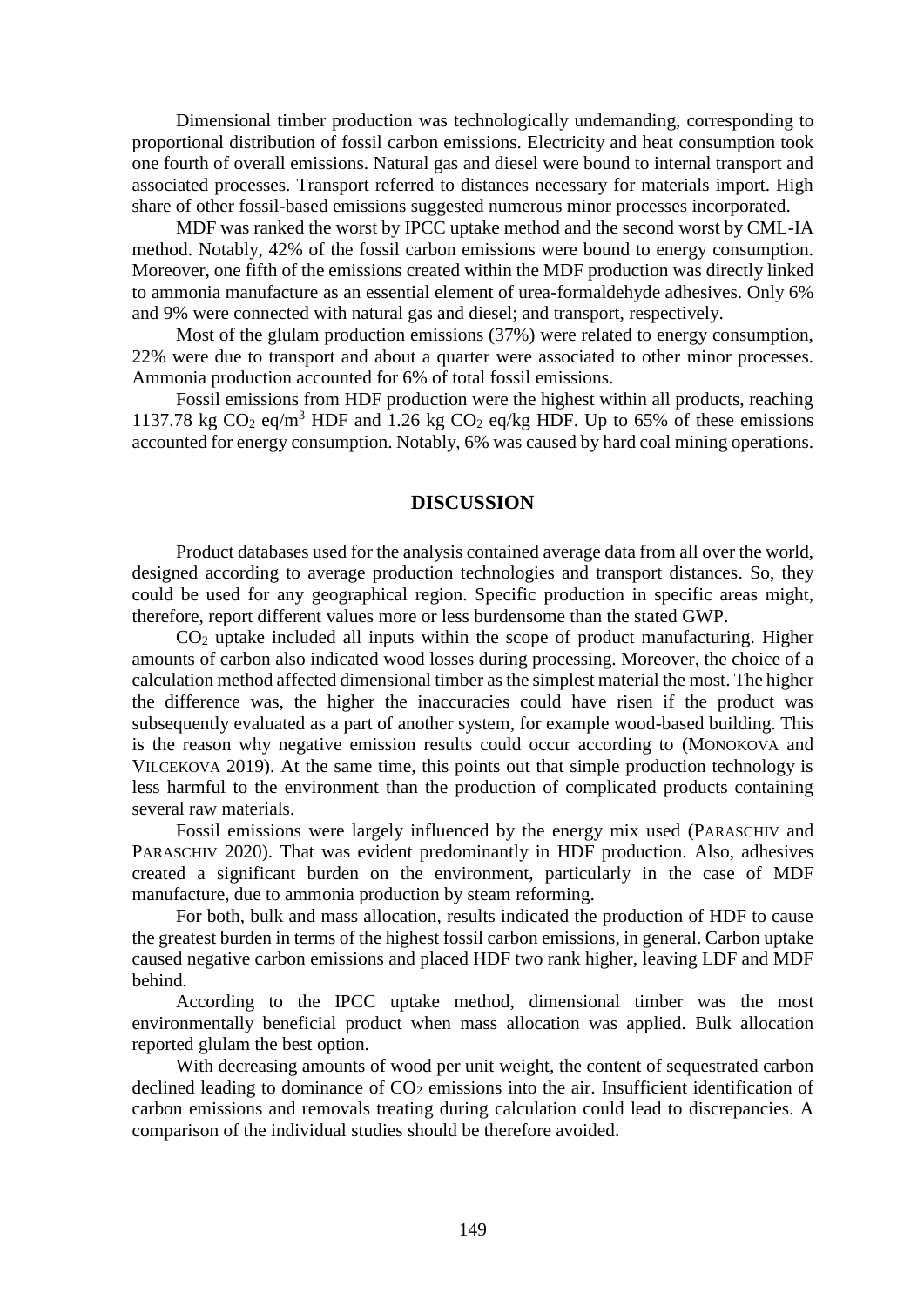### **CONCLUSION**

Sustainable, renewable and natural characteristics make wood a required construction material. However, its environmental impact is not uniform and depends on a calculation method in terms of life cycle approach.

Carbon accounting in LCA is a controversial topic. Diverse calculation methods a create vast space for LCA practitioners to express the environmental impact of wood products. Neglecting of carbon uptake can omit significant positive impacts of wood-based products. It may happen that some studies show wood products as environmentally beneficial in the stage of their production. However, the decomposition of wood returns sequestrated carbon emissions back into the atmosphere, creating a virtual circle. To avoid inconsistencies, carbon emission and capture data should be mentioned for each LCA study. Therefore, the selection of a particular calculation method is an important step in assessment of the whole system.

#### **REFERENCES**

BARE, J. 2011. TRACI 2.0: the tool for the reduction and assessment of chemical and other environmental impacts 2.0. In Clean Technologies and Environmental Policy, 2011, 13: 687–696.

BRANDÃO, M., LEVASSEUR, A., KIRSCHBAUM, M. U. F., WEIDEMA, B. P., COWIE, A.L., JØRGENSEN, S.V., HAUSCHILD, M. Z., PENNINGTON, D. W., CHOMKHAMSRI, K. 2013. Key issues and options in accounting for carbon sequestration and temporary storage in life cycle assessment and carbon footprinting. In The International Journal of Life Cycle Assessment, 2013/01/01 2013, 18(1): 230–240. CARUS, M. DAMMER., L. 2018. The Circular Bioeconomy—Concepts, Opportunities, and Limitations. In Industrial Biotechnology, 2018, 14: 83–91.

COWIE, A. L., BRANDÃO, M., SOIMAKALLIO, S. 2019. 13 - Quantifying the climate effects of forestbased bioenergy. In T.M. LETCHER ed. Managing Global Warming. Academic Press, 2019, p. 399– 418.

DJURIC ILIC, D., ERIKSSON, O., ÖDLUND, L., ÅBERG, M. 2018. No zero burden assumption in a circular economy. In Journal of Cleaner Production, 2018/05/01/ 2018, 182: 352–362.

EPD INTERNATIONAL AB. 2019. General Programme Instructions for the International EPD System. 2019, 80 p. [2021-11-05] Available at: <https://www.datocms-assets.com/37502/ 1611064110 general-programme-instructions-v2-5.pdf>.

FAZIO, S., CASTELLANI, V., SALA, S., SCHAU, E., SECCHI, M., ZAMPORI, L., DIACONU, E. 2018. Supporting information to the characterisation factors of recommended EF Life Cycle Impact Assessment methods: New methods and differences with ILCD. Luxembourg: Publications Office of the European Union, 2018. ISBN 978-92-79-76742-5, DOI:10.2760/671368.

GARCIA, R., ALVARENGA, R. A. F., HUYSVELD, S., DEWULF,J., ALLACKER, K. 2020. Accounting for biogenic carbon and end-of-life allocation in life cycle assessment of multi-output wood cascade systems. In Journal of Cleaner Production, 2020/12/01/ 2020, vol. 275, 122795. DOI: 10.1016/j.jclepro.2020.122795.

GUINÉE, J. B. 2002. Handbook on life cycle assessment: operational guide to the ISO standards. Boston: Kluwer Academic Publishers, 2002. ISBN 1402002289.

HAUSCHILD, M., POTTING, J. 2005. Spatial Differentiation in Life Cycle Impact Assessment – The EDIP 2003 Methodology. Institute of Product Development Technical University of Denmark, 2005. HOSSAIN, M. U., POON, C. S. 2018. Comparative LCA of wood waste management strategies generated from building construction activities. In Journal of Cleaner Production, 2018/03/10/ 2018, 177: 387–397.

HUIJBREGTS, M. A. J., STEINMANN, Z. J. N., ELSHOUT, P. M. F., STAM, G. VERONES, F., VIEIRA, M., ZIJP, M., HOLLANDER, A., VAN ZELM, R. 2016. ReCiPe2016: a harmonised life cycle impact assessment method at midpoint and endpoint level. In International Journal of Life Cycle Assessment, 2017, 22: 138–147.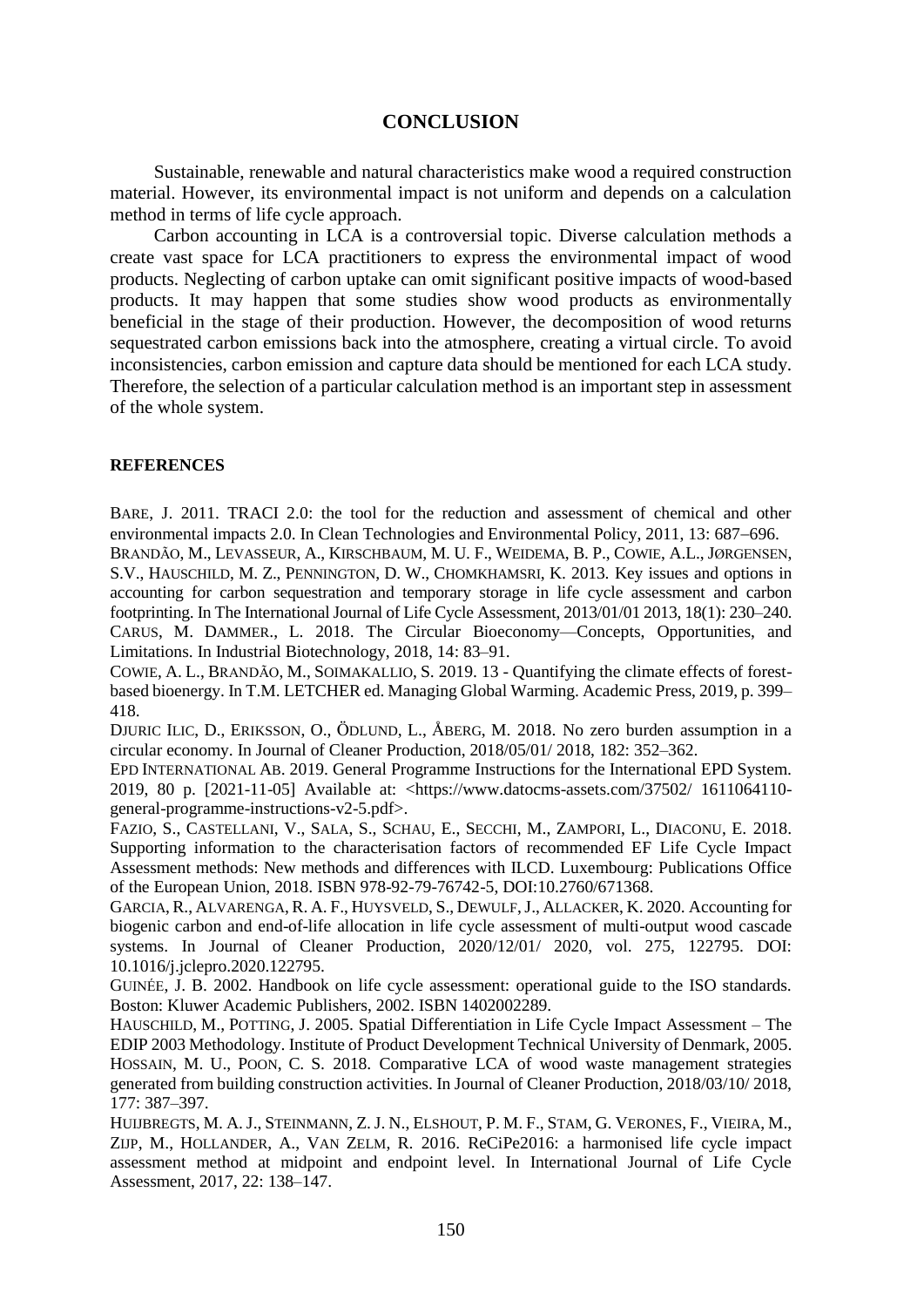HÄFLIGER, I.-F., JOHN, V., PASSER, A., LASVAUX, S., HOXHA, E., SAADE, M. R. M., HABERT, G. 2017. Buildings environmental impacts' sensitivity related to LCA modelling choices of construction materials. Journal of Cleaner Production, 2017/07/10/ 2017, 156: 805–816. DOI: 10.1016/j.jclepro.2017.04.052.

INTERNATIONAL PANEL ON CLIMATE CHANGE. 2014. Climate Change 2013 – The Physical Science Basis. Eds: STOCKER, T.F., QIN, D., PLATTNER, G.-K., TIGNOR, M., ALLEN, S.K., BOSCHUNG, J., NAUELS, A., XIA, Y., BEX, V., MIDGLEY, P.M. Cambridge University Press, Cambridge, United Kingdom and New York, NY, USA, 2014, 1535 p. [2021-11-05] Available at: <https://www.ipcc.ch/report/ar5/wg1/>.

ISO 14040:2006, Environmental management. Life cycle assessment - Principles and framework. ISO 14044/A1:2006, Environmental management. Life cycle assessment - Requirements and guidelines.

JOINT RESEARCH CENTRE. 2010. International Reference Life Cycle Data System (ILCD) Handbook - General guide for Life Cycle Assessment - Detailed guidance. First edition March 2010. Luxembourg: Publications Office of the European Union, 2010. EUR 24708. [2021-11-05] Available at: <https://eplca.jrc.ec.europa.eu/uploads/ILCD-Handbook-General-guide-for-LCA-DETAILED-GUIDANCE-12March2010-ISBN-fin-v1.0-EN.pdf>.

JOLLIET, O., MARGNI, M., CHARLES, R., HUMBERT, S., PAYET, J., REBITZER, G., ROSENBAUM, R. 2003. IMPACT 2002+: a new life cycle assessment methodology. In*.* The International Journal of Life Cycle Assessment, 2003, 8: 324–330. DOI: 10.1007/BF02978505.

LEVASSEUR, A., LESAGE, P., MARGNI, M., BRANDÃO, M., SAMSON, R. 2012. Assessing temporary carbon sequestration and storage projects through land use, land-use change and forestry: comparison of dynamic life cycle assessment with ton-year approaches. In Climatic Change, 2012/12/01 2012, 115(3): 759–776. DOI: 10.1007/s10584-012-0473-x.

LIPPIATT, B. C. 2007. BEES 4.0: Building for Environmental and Economic Sustainability. Technical Manual and User Guide. Gaithersburg : NIST Interagency/Internal Report (NISTIR), National Institute of Standards and Technology, 2007. [2021-11-05] Available at: <https://tsapps.nist.gov/publication/get\_pdf.cfm?pub\_id=860108>.

MONOKOVA, A., VILCEKOVA, S. 2019. Environmental impact analysis of five family houses in Eastern Slovakia through a life cycle assessment. In Journal of Civil Engineering, 2019, 14: 81–92. DOI: 10.1515/sspjce-2019-0009.

MONTZKA, S., DLUGOKENCKY, E., BUTLER, J. 2011. Non-CO2 greenhouse gases and climate change. In Nature, 2011, 476: 43–50. DOI: 10.1038/nature10322.

PARASCHIV, S., PARASCHIV, L. S. 2020. Trends of carbon dioxide (CO2) emissions from fossil fuels combustion (coal, gas and oil) in the EU member states from 1960 to 2018. In Energy Reports, 2020/12/01/ 2020, 6: 237–242.

PAROBEK, J., PALUŠ, H., MORAVČÍK, M., KOVALČÍK, M., DZIAN, M., MURGAŠ, V., ŠIMO-SVRČEK, S. 2019. Changes in Carbon Balance of Harvested Wood Products Resulting from Different Wood Utilization Scenarios. In Forests, 2019, 10(7). DOI: 10.3390/f10070590.

PIEROBON, F., HUANG, M., SIMONEN, K., GANGULY, I. 2019. Environmental benefits of using hybrid CLT structure in midrise non-residential construction: An LCA based comparative case study in the U.S. Pacific Northwest. In Journal of Building Engineering, 2019/11/01/ 2019, 26, 100862.

PRÉ CONSULTANTS. 2016. Introduction to LCA with SimaPro. 2016, 80 p. [2021-11-05] Available at: < https://pre-sustainability.com/files/2014/05/SimaPro8IntroductionToLCA.pdf>.

RÉH, R.; KRIŠŤÁK, Ľ.; SEDLIAČIK, J.; BEKHTA, P.; BOŽIKOVÁ, M.; KUNECOVÁ, D.; VOZÁROVÁ, V.; TUDOR, E.M.; ANTOV, P.; SAVOV, V. Utilization of Birch Bark as an Eco-Friendly Filler in Urea-Formaldehyde Adhesives for Plywood Manufacturing. In Polymers 2021, vol. 13, 511. DOI:10.3390/polym13040511.

RODIN, V., LINDORFER, J., BÖHM, H., VIEIRA, L. 2020. Assessing the potential of carbon dioxide valorisation in Europe with focus on biogenic CO2. In Journal of CO2 Utilization, 2020/10/01/ 2020, 41, 101219.

RYBNÍČEK, M., KOČÁR, P., MUIGG, B., PEŠKA, J., SEDLÁČEK, R., TEGEL, W., KOLÁŘ, T. 2020. World's oldest dendrochronologically dated archaeological wood construction. In Journal of Archaeological Science, 2020/03/01/ 2020, 115, 105082. DOI: 10.1016/j.jas.2020.105082.